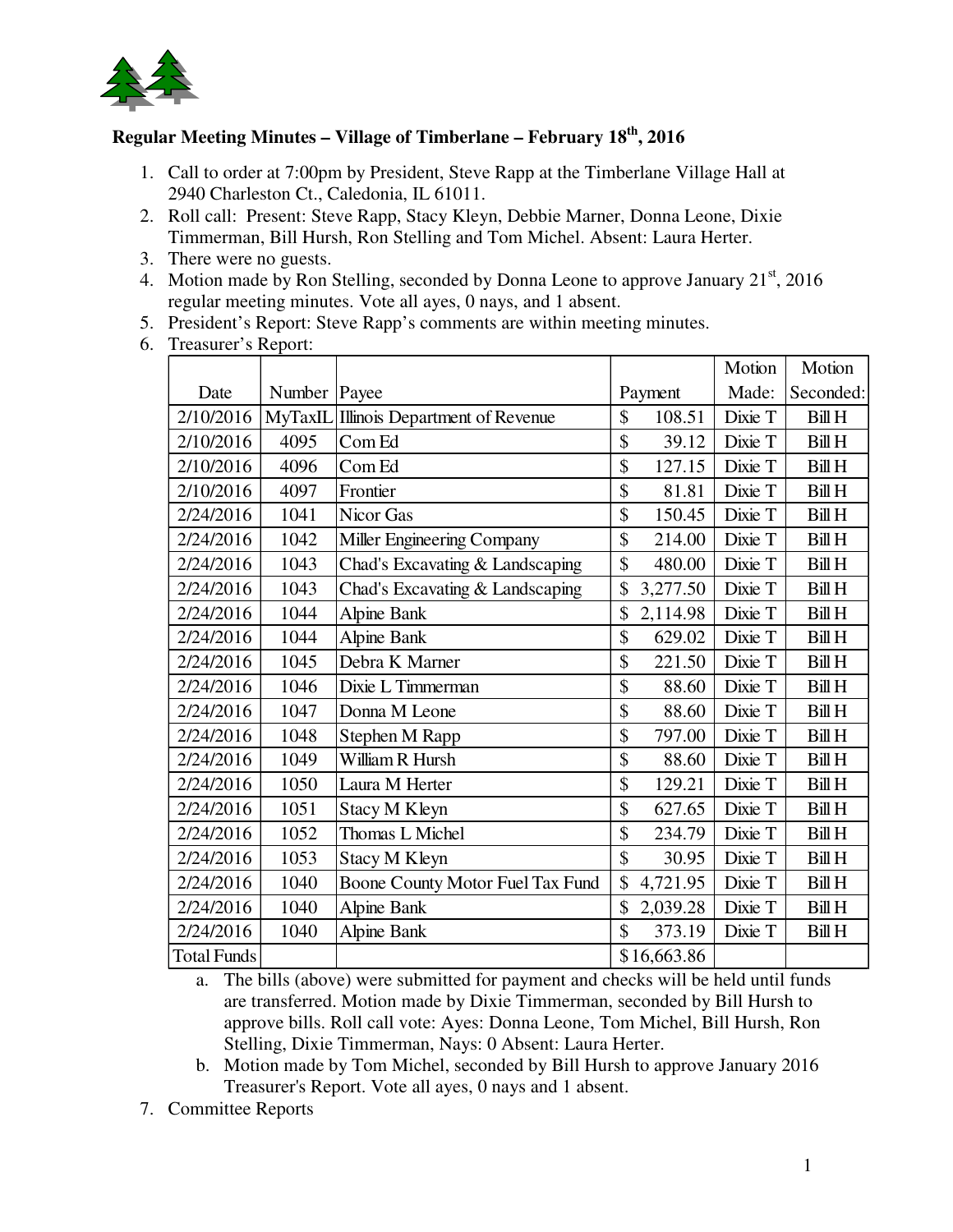- a. Finance
	- i. Stacy Kleyn responded to questions asked by the new auditing firm.
	- ii. Stacy Kleyn continued working on the liquidation of investment funds from Ill Funds to US Bank to create three checking accounts (General, Motor Fuel and Utility accounts). This very difficult and time consuming situation has resulted in funds not being available for the checks approved today to be released. Steve Rapp offered to contact US Bank and Donna Leone suggested transferred finances to Alpine Bank after this is resolved.
- b. Planning and Zoning
	- i. Steve Rapp offered to send a letter to land owners to clear obstructions at Dawson Lake and Caledonia intersection to improve visibility. Ron Stelling and Steve Rapp will check on low impact rumble strips.
	- ii. Steve Rapp received a call from a potential buyer of the old Schmacher property asking about liquor sales, video gaming, truck stop, etc. He informed the caller to contact Ill state and local governments as well.
- c. Roads/Highways/Bridges
	- i. No culvert permits issued.
	- ii. Potholes were patched over however more have surfaced that need attention.
	- iii. Tom Michel looked for missing signs but found none, search will continue.
	- iv. Ill Dept of Natural Resources are following up on the incidental mussel intake activity from the Orth road bridge replacement. A re-inspection is expected to occur during the fall of 2016. Steve Rapp is checking into this.
- d. Village Hall
	- i. Options to replace the large furnace included placing one or two new ones inside the building. Donna Leone offered to contact Air Management in Marengo and Ron Stelling will contact Anderson heating in Poplar Grove.
	- ii. Tom Michel brought up options to repair or replace the front doors. Trustees will review estimates before proceeding.
	- iii. Ron Stelling received a quote for adding under-hanging strips on the soffit outside the village hall for \$2,185.00 to secure the siding and window covering areas. No action taken by the trustees.
	- iv. Motion made by Tom Michel, seconded by Bill Hursh to take no action on revising the village hall reservation form. Vote all ayes, 0 nays, and 1 absent.
- 8. Old Business
	- a. Donna Leone brought up mosquito abatement spraying during the 2016 season. Steve Rapp will ask Bob Whalen for new quotes.
- 9. New Business
	- a. Motion made by Ron Stelling, seconded by Donna Leone to approve Resolution R16-049-01 Spring Weight Limit enforcement. Vote all ayes, 0 nays, and 1 absent.
	- b. Steve Rapp updated the Boone County board and Belvidere city council on recent Timberlane activity.
	- c. Nicor Gas provided information on natural gas safety and contact information,
- 10. Actions from previous meetings: